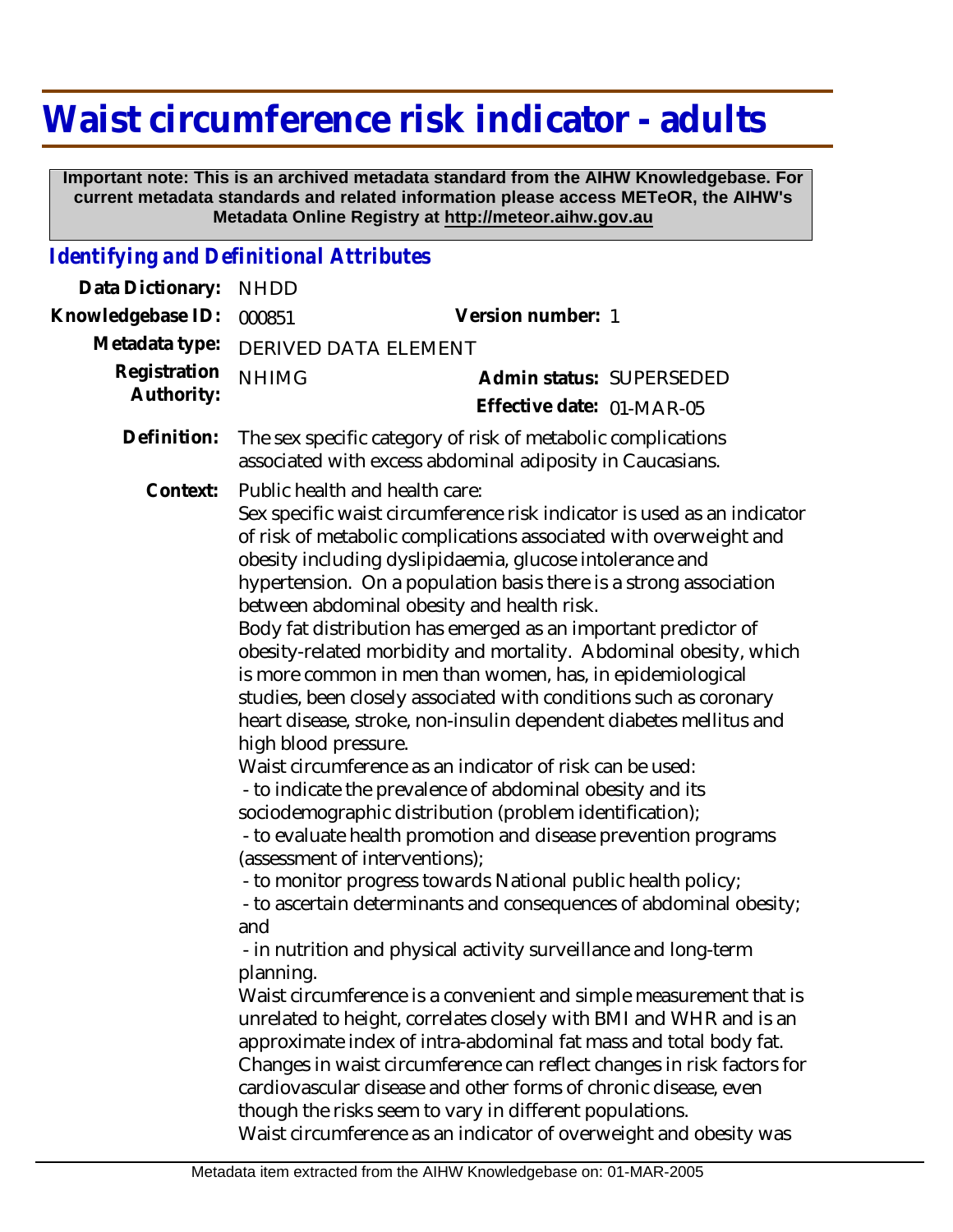used in the International Diabetes Institute's Australian Diabetes, Obesity and Lifestyle study (AusDiab) in 1999/2000.

| <b>Relational and Representational Attributes</b> |                                                                                      |                                                                                                                                                                                                                                    |  |
|---------------------------------------------------|--------------------------------------------------------------------------------------|------------------------------------------------------------------------------------------------------------------------------------------------------------------------------------------------------------------------------------|--|
| Datatype: Numeric                                 |                                                                                      |                                                                                                                                                                                                                                    |  |
| Representational<br>form:                         | <b>CODE</b>                                                                          |                                                                                                                                                                                                                                    |  |
| Representation<br>layout:                         | N                                                                                    |                                                                                                                                                                                                                                    |  |
| Minimum Size: 1                                   |                                                                                      |                                                                                                                                                                                                                                    |  |
| Maximum Size: 1                                   |                                                                                      |                                                                                                                                                                                                                                    |  |
| Data Domain: 1                                    |                                                                                      | Not at risk (male waist circumference $<$ 94 cm,<br>female waist circumference < 80 cm)                                                                                                                                            |  |
|                                                   | $\overline{2}$                                                                       | Increased (male waist circumference >= 94 cm,<br>female waist circumference >= 80 cm)                                                                                                                                              |  |
|                                                   | 3                                                                                    | Substantially increased (male waist circumference<br>$\epsilon$ = 102 cm, female waist circumference $\epsilon$ = 88 cm)                                                                                                           |  |
|                                                   | 9                                                                                    | Not stated/inadequately described                                                                                                                                                                                                  |  |
|                                                   |                                                                                      | Guide For Use: Waist circumference risk indicator - adults cannot be determined<br>if Waist circumference measured has not been collected (i.e. is<br>coded to 999.9) and/or sex is not stated (ie coded to 9).                    |  |
|                                                   | or rounded.                                                                          | Collection Methods: Waist circumference risk indicator should be derived after the data<br>entry of waist circumference measured. It should be stored on the<br>raw data set as a continuous variable and should not be aggregated |  |
|                                                   | Related metadata: is used in conjunction with Waist circumference - measured version |                                                                                                                                                                                                                                    |  |
|                                                   |                                                                                      | is used in conjunction with Sex version 3                                                                                                                                                                                          |  |
| <b>Administrative Attributes</b>                  |                                                                                      |                                                                                                                                                                                                                                    |  |
|                                                   | Han TS et al (1995).                                                                 | Source Document: Obesity: Preventing and Managing the Global Epidemic: Report of<br>a WHO Expert Committee. Geneva: WHO, 2000 as described by                                                                                      |  |
| Source Organisation: World Health Organization    |                                                                                      |                                                                                                                                                                                                                                    |  |
|                                                   | settings.                                                                            | Comments: This data element applies to persons aged 18 years or older. It is<br>recommended for use in population surveys and health care                                                                                          |  |
|                                                   | associated ill health.                                                               | Recent evidence suggests that waist circumference may provide a<br>more practical correlate of abdominal fat distribution and                                                                                                      |  |
|                                                   |                                                                                      | The identification of risk using waist circumference is population-                                                                                                                                                                |  |
|                                                   |                                                                                      |                                                                                                                                                                                                                                    |  |